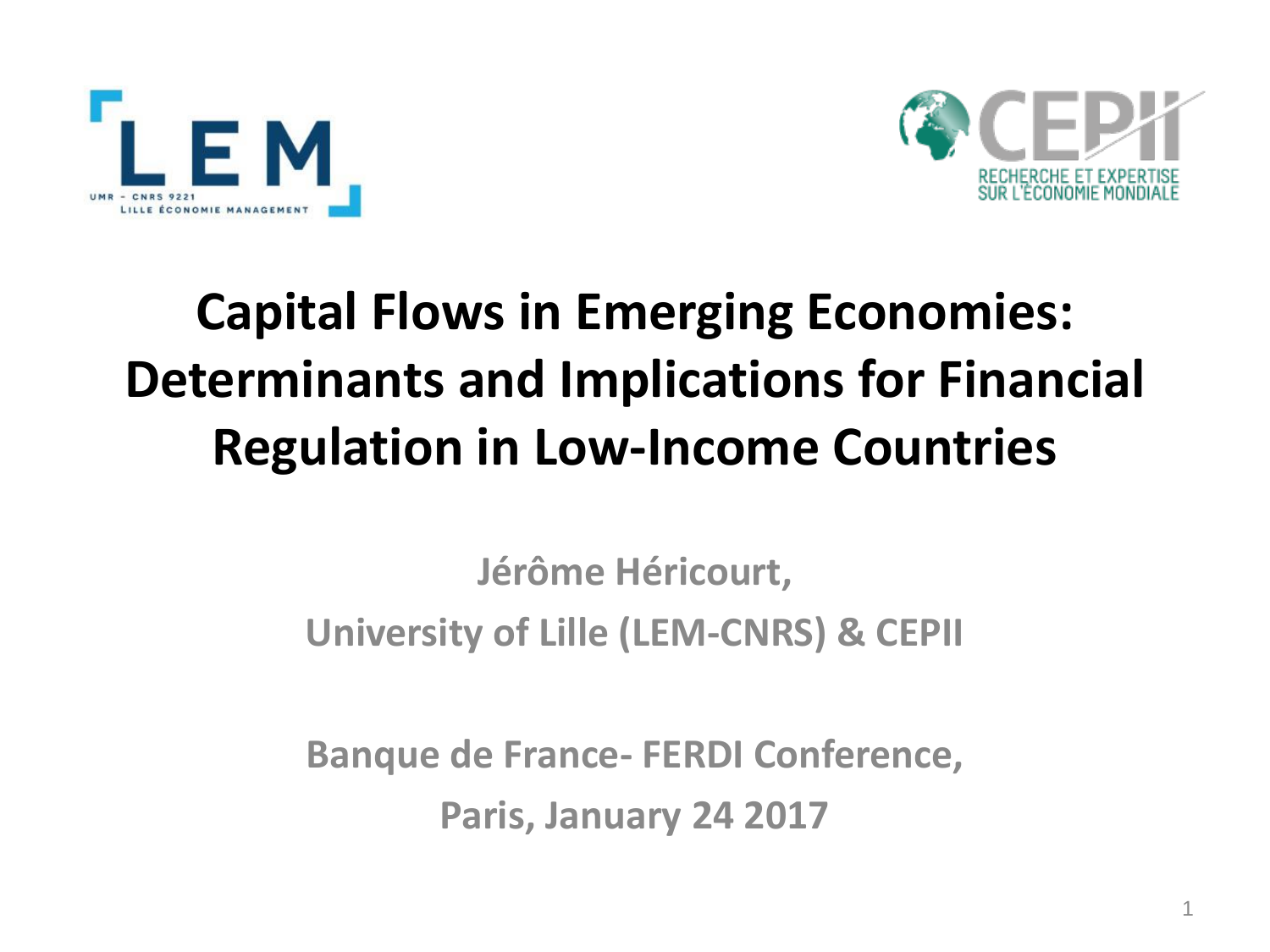# **International Capital Flows: Uncertain Gains, Sure Pain**

- *A few definitions and concepts*
- Following debt crises in the 1980s, emerging economies opened to international capital flows = open capital account and deregulate financial sector
- Financial liberalization: removal of regulations like:
	- Ban/ceiling for non-residents holding bonds in local currency
	- control of international banking operations
	- Convertibility of the local currency
- International capital flows have several forms: FDI, equity investment in local stock exchanges, short and long term loans.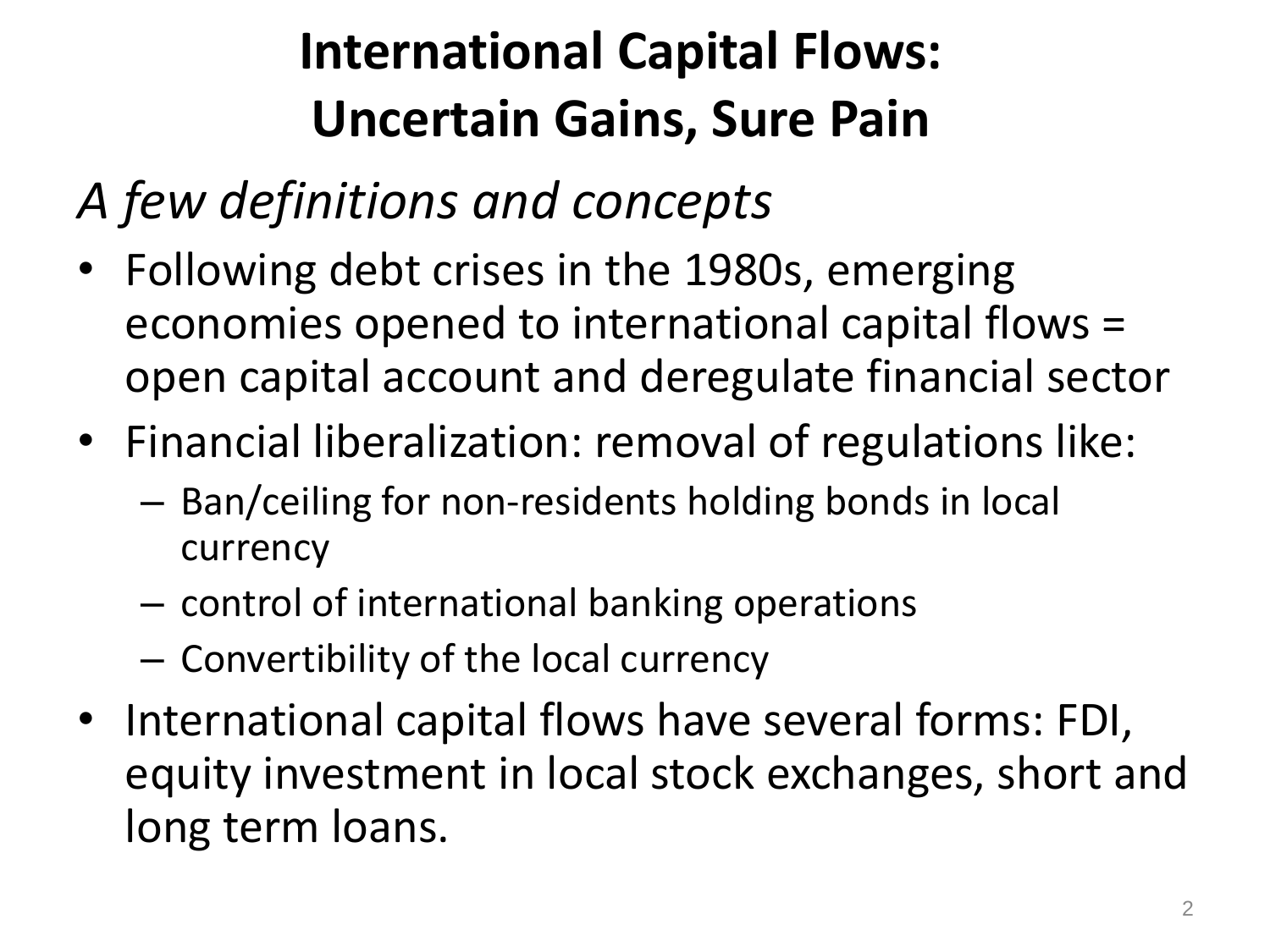# **International Capital Flows: Uncertain Gains, Sure Pain**

#### *Elusive gains, very real risks*

- Expected advantages : increased funding of domestic investment, easier contra-cyclical economic policies, competition and technology transfers thanks to FDI…
- No clear-cut results from studies on the link between economic growth and financial openness, but greater instability (Gourinchas and Jeanne, 2006).
- South-East Asia (1997), Mexico (1994), Argentina (2001)… hit by abrupt capital flows reversals, leading to severe currency and/or banking crises with serious consequences on output and welfare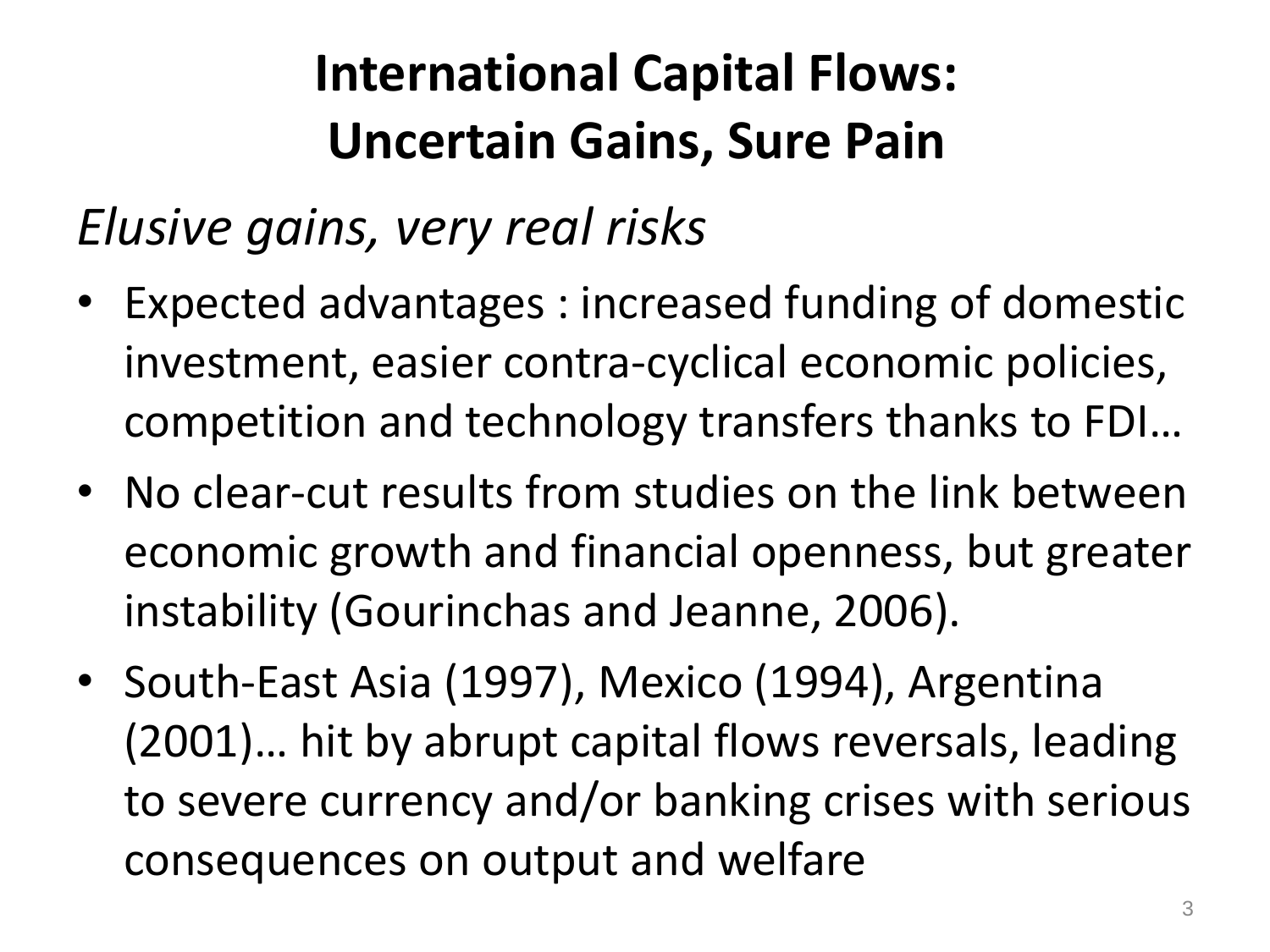# **International Capital Flows: Uncertain Gains, Sure Pain**

# *Dynamics of financial flows*

- Significant increase over the last two decades.
- Even more at the beginning of the  $21^{st}$  century: capital flows incoming in emerging countries multiplied by 5 between 2003 and 2007.
- Drivers of capital flows:
	- rise of global value chains + fall of transport costs
	- improved macroeconomic fundamentals
	- international financial cycle, (probably) the most important one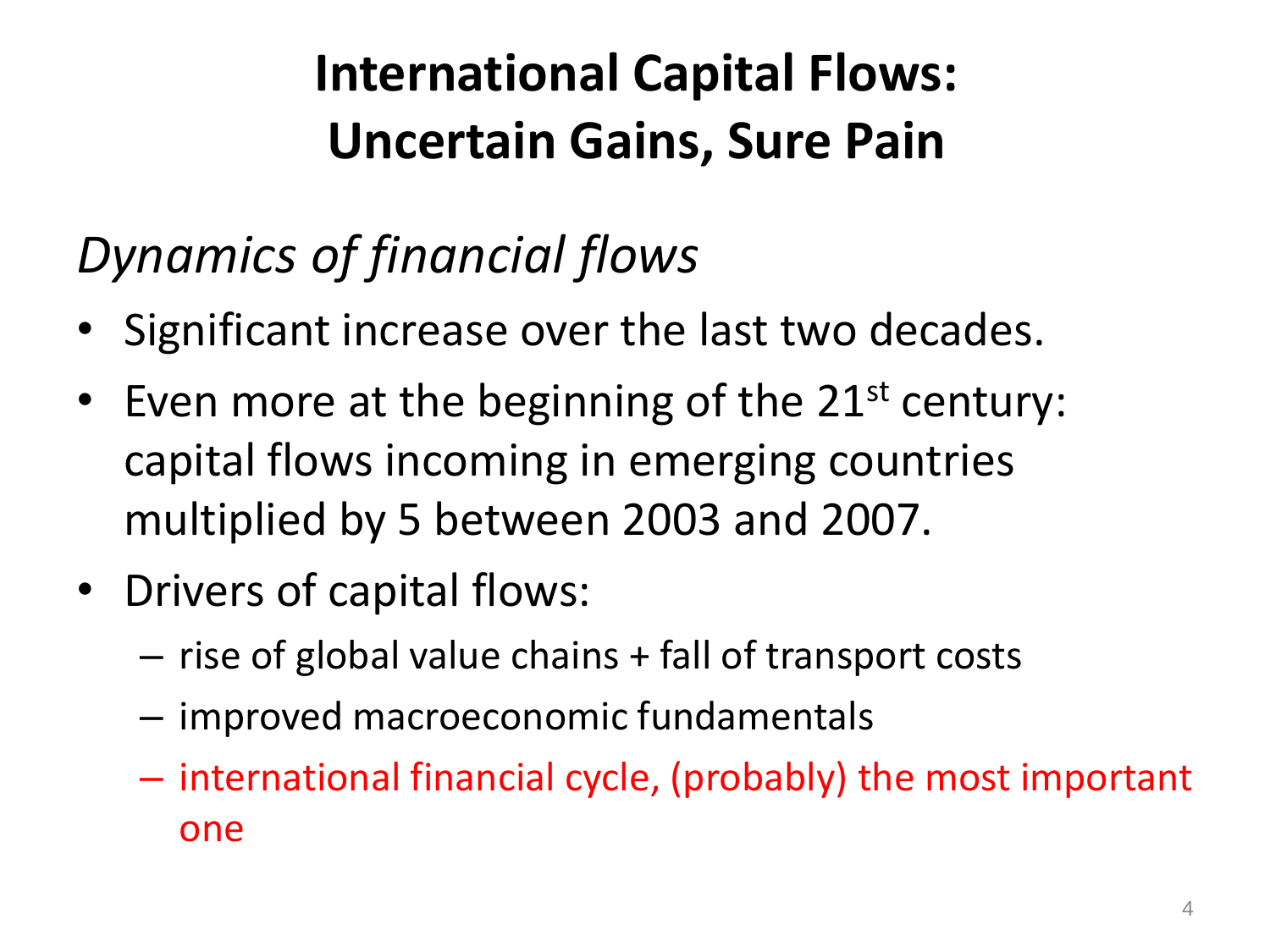# **Outline**

#### • **Underlying rationale**:

- What can we learn from more advanced emerging countries experience, both regarding the origin of shocks and the policy responses?
- How these lessons are to be adapted to fit the specific case of Low-Income Countries (LICs)?

#### • **Roadmap**:

- Section 2 : Heterogeneous prevalence of Push factors
- Section 3 : Policy Measures to Regulate Capital Flows
- Section 4 : Lessons for the Management of Financial Flows in LICs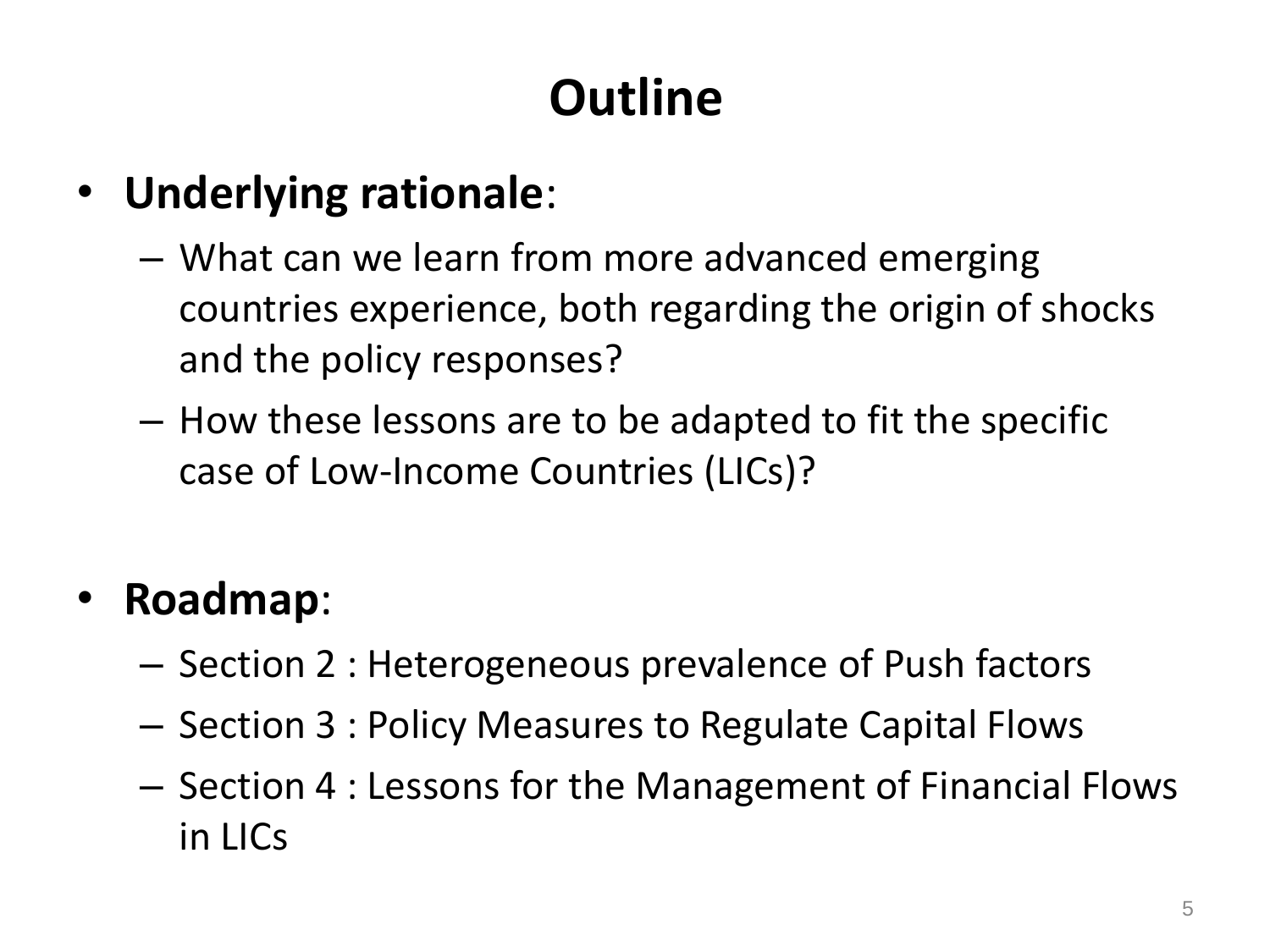*Push factors: key drivers of capital flows … (1)* 

- Weak real interest rates and growth in developed countries  $\rightarrow$  push factors incenting capital to move away from advanced economies.
	- Calvo et al. (1993, 1996), Chuhan et al. (1998), Forbes and Warnock (2012), Fratzscher (2012)
- Recent research: "Global Financial Cycle" as the common factor driving the return of many financial assets worldwide, as well as international fin. flows
	- Reflects the dynamics of uncertainty and risk aversion all over the world;
	- highly dependent on US monetary policy.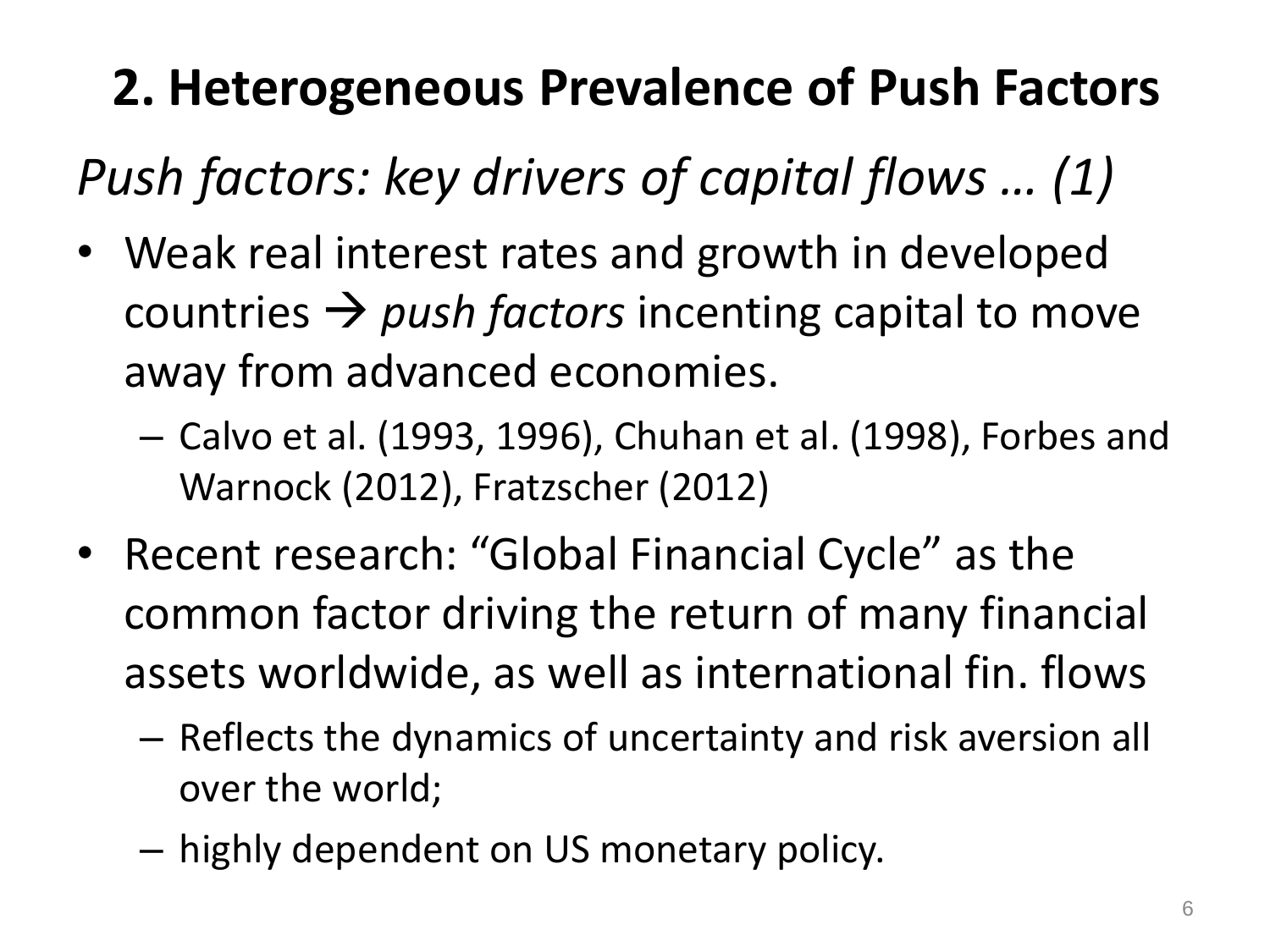# **Figure 1**. Risk aversion in developed countries and net foreign capital inflows in emerging countries



7 *Note: bars = (non-FDI) capital inflows in 10 emerging countries (left scale, billions of USD); line =VIX (right scale). 10 emerging countries = BRICS + Indonesia, Mexico, Chile, Poland and Turkey. VIX =Chicago Board Options Exchange Market Volatility Index, =average of volatilities on buy and sell options on Standard & Poor's 500 index. Source: Caupin (2015)*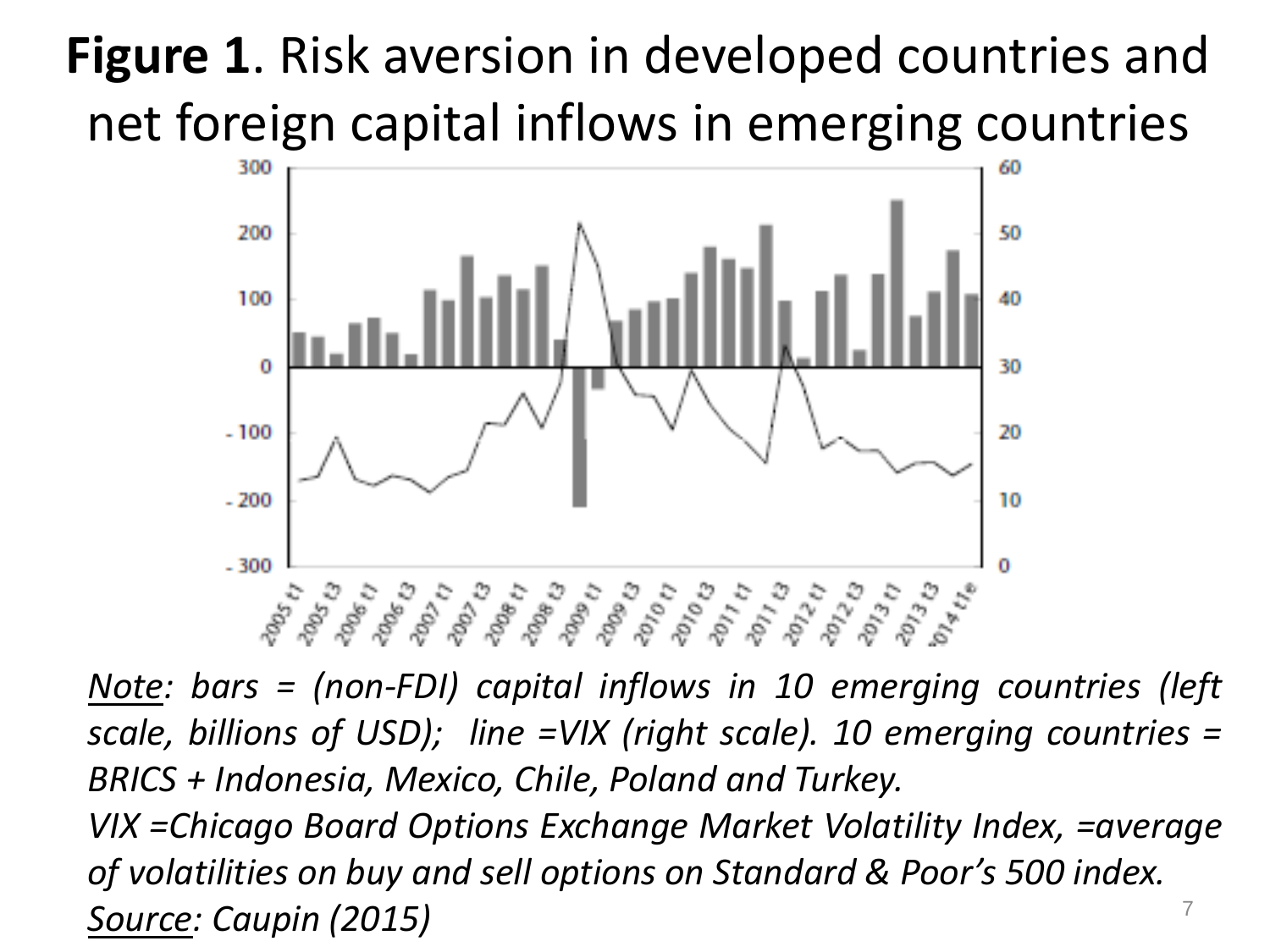*Push factors: key drivers of capital flows … (2)* 

- Role of US monetary policy, supply of global liquidity (especially in US dollars) and global risk aversion in helping explain the high synchronicity of capital flows to emerging markets
	- Milesi-Ferretti and Tille 2011, Shin 2012, Cerutti et al. 2014, Rey 2015.
- Tightening of US monetary policy: deteriorates this global financial cycle
	- a rise in risk premia and a fall in asset prices.
	- contraction in cross-border bank lending (major part of big global banks).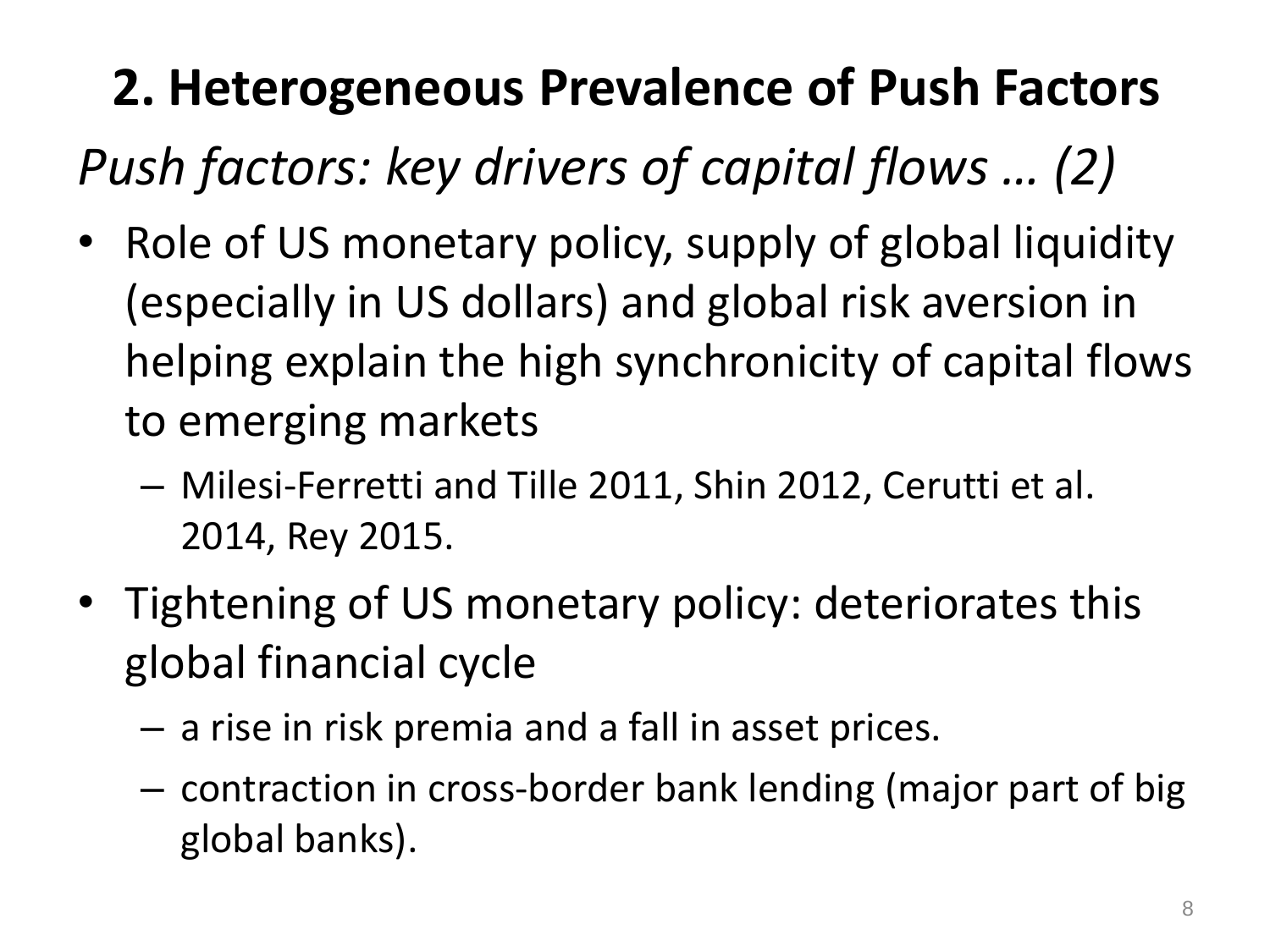*Push factors: key drivers of capital flows … (3)* 

- A big issue for the emerging countries after 2007- 2008, with the start of a long-lasting expansionary monetary policy in the USA.
- Powerful incentive for international capital flows to move towards emerging economies.
- May 2013: "taper tantrum", the Fed President states that monetary policy should start to normalize
	- $-$  long-term US rates quickly rose  $\rightarrow$  important capital outflows from emerging countries occurred.
	- strong depreciations of some currencies, increase in interest rates and bond returns in local currencies.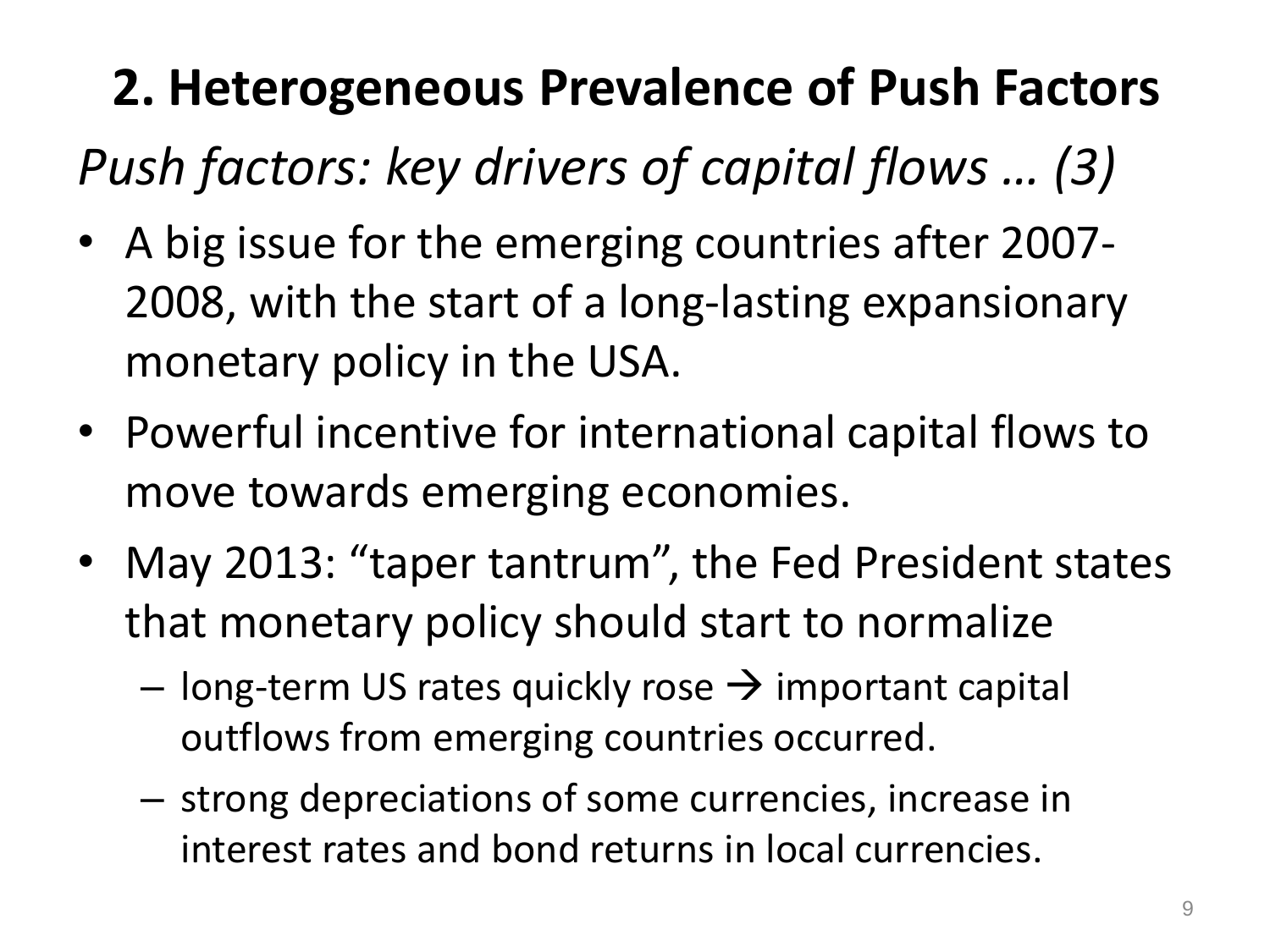*Push factors: key drivers of capital flows … (3)* 

- Cheysson, Lhuissier and Tripier (2016): impact on growth of this exposure to US monetary policy for 33 advanced and emerging countries, on 1990-2015.
- Concl 1: emerging countries are significantly exposed to US monetary policy shocks.
- Concl 2: forecasts following different scenarios for US monetary policy:
	- 1 st scenario "no monetary shock": no change;
	- 2 nd scenario "tightening": gradual return to a 2% Fed Funds rate by the end of 2017;
	- 3 rd scenario "continuing ZLB".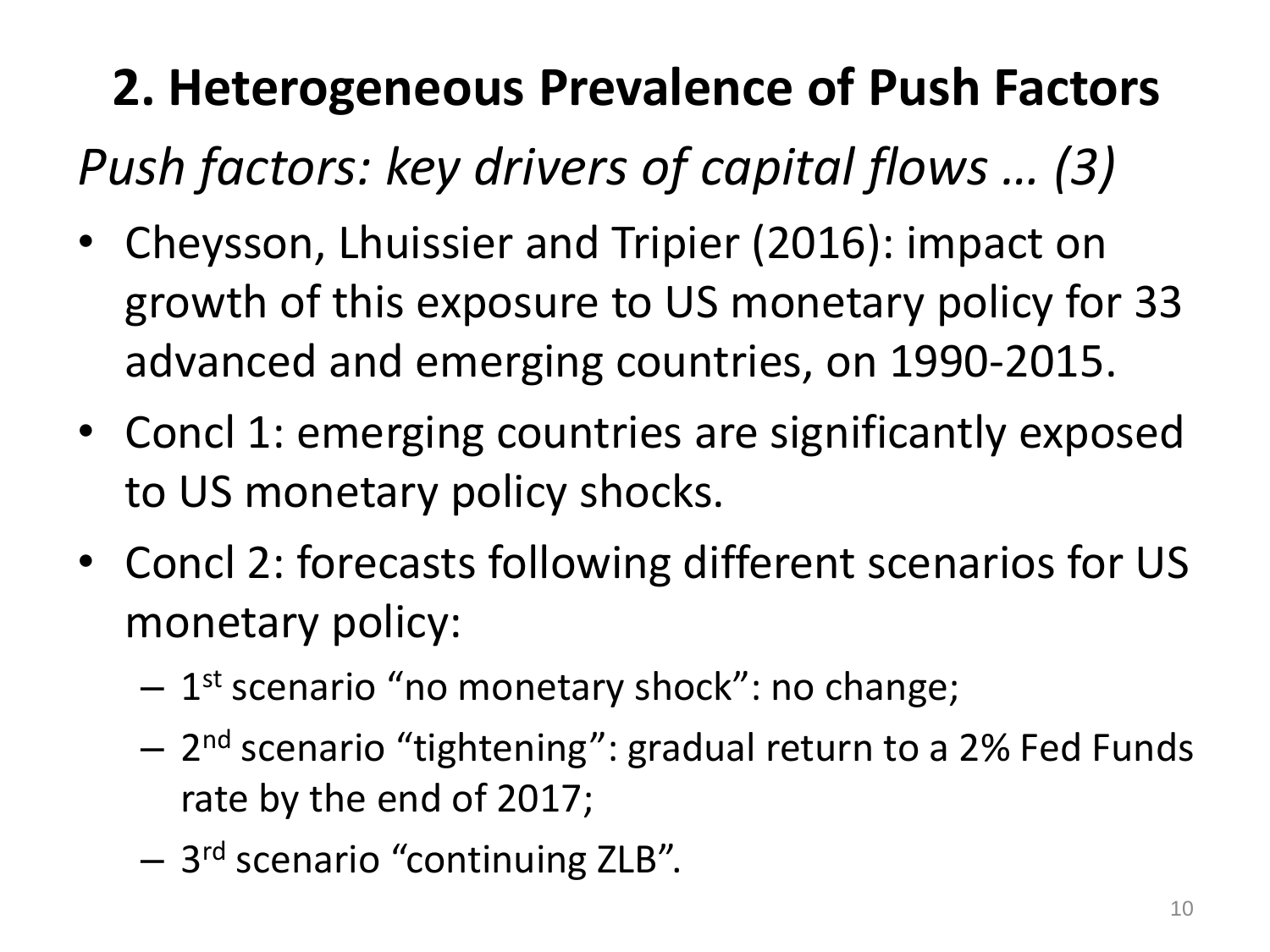*Push factors: key drivers of capital flows … (4)* 

- Between 2016Q4 and 2017Q7, the implementation of the  $2^{nd}$  scenario brings a loss of 1.6 point of growth compared to the ZLB scenario, versus a loss of 0.8 point for advanced economies and 1.4 for the USA.
- In relative terms, this implies a growth loss of 40% for emerging countries, 26% for advanced economies and 48% for the USA.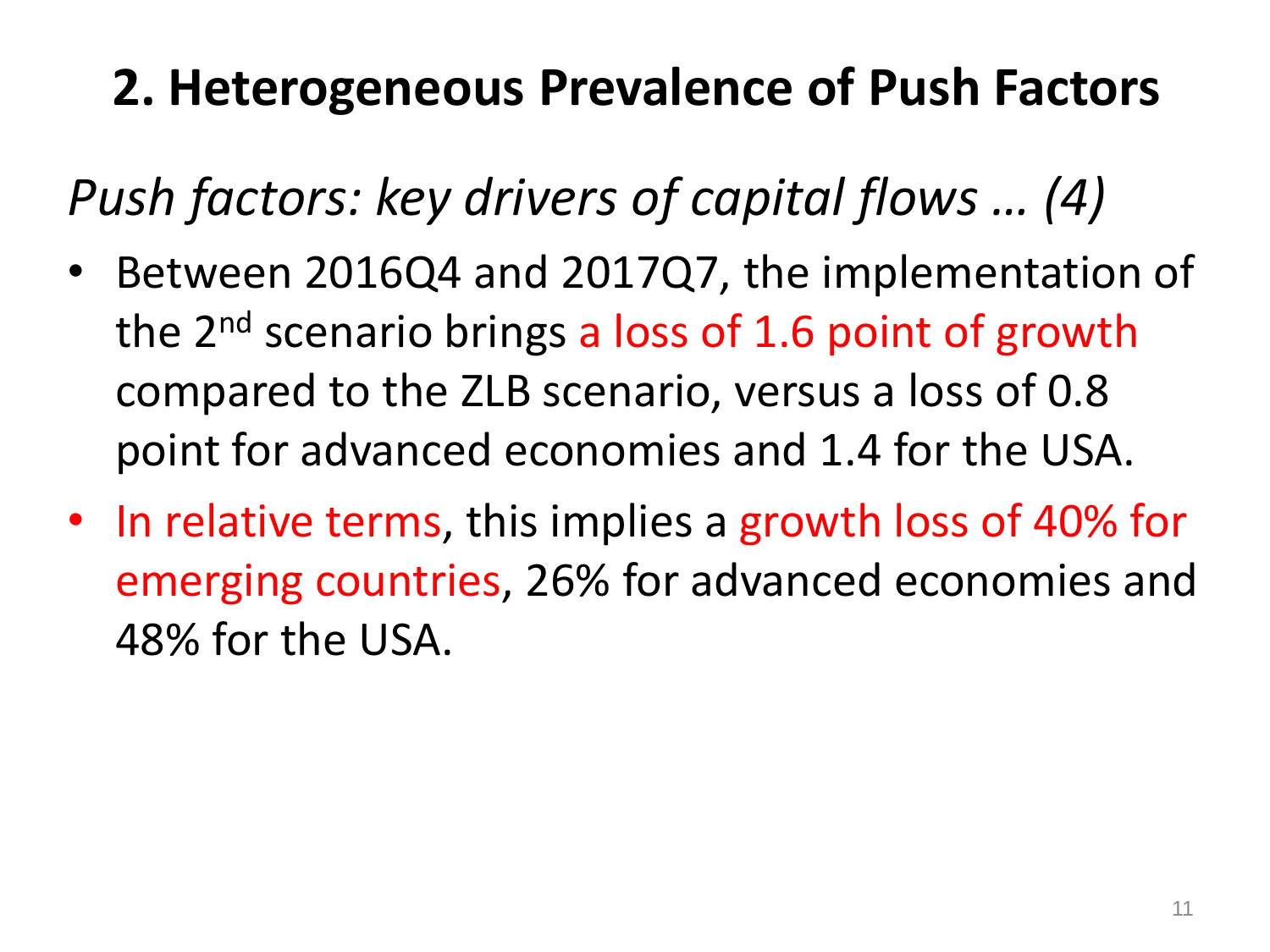#### **Figure 2**. US monetary policy and growth prospects



- *Note: Figures 2a to 2c report average annual growth in percentage for the considered period, for each of the scenarios represented on Figure 2d.*
- *Source: Cheysson, Lhuissier and Tripier (2016)* <sup>12</sup>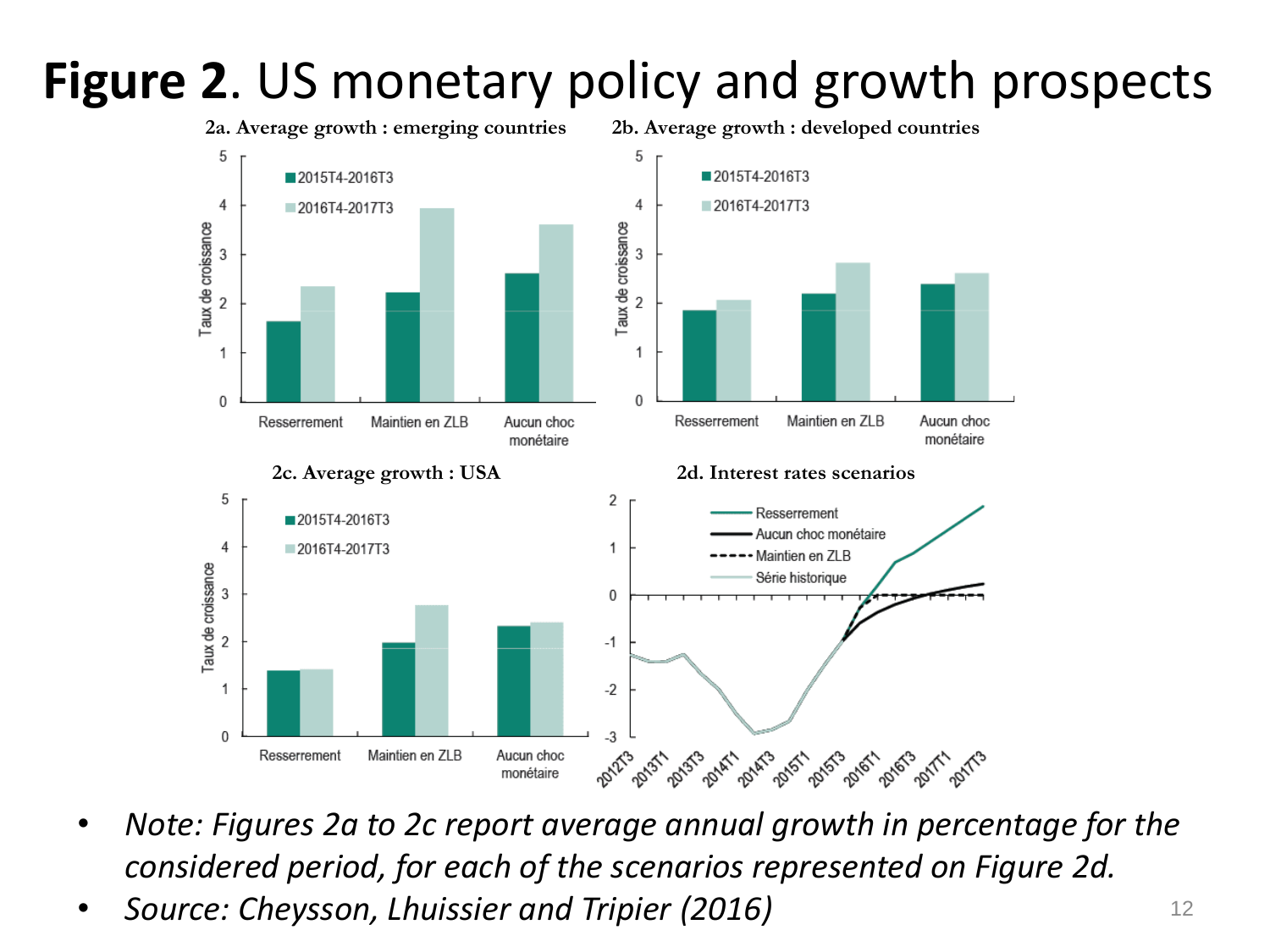*… but with heterogeneity in exposure (1)*

- Cerutti, Claessens and Puy (2015) : heterogeneity in the sensitivity to common dynamics across borrower countries.
	- May 2013: a good illustration (Sahay et al. 2014)
- Literature inconclusive on how weak borrowers' fundamentals worsen the effects of changes in push factors on recipient markets :
	- Aizenman et al. (2014): **sharper** deterioration of financial conditions in robust emerging markets than in fragile ones.
	- Eichengreen and Gupta (2014): no insulation with better macroeconomic fundamentals + more pressures on larger, more liquid markets. The same state of the state of the state of the state of the state of the state of the state of the state of the state of the state of the state of the state of the state of the state of the state of t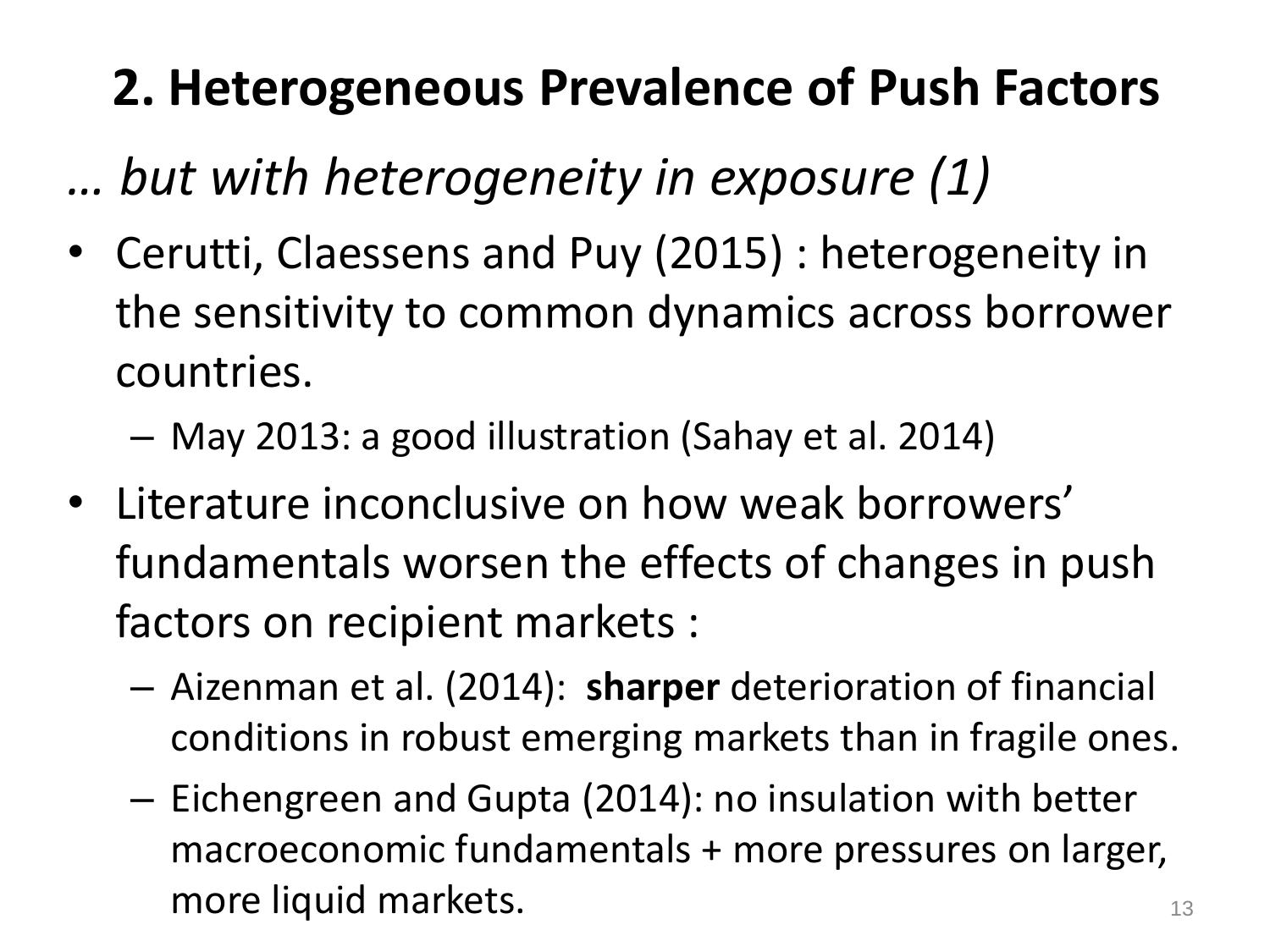*… but with heterogeneity in exposure (2)*

- Cerutti, Claessens and Puy (2015) : investigation of the sensitivity of capital inflows to 34 emerging markets to global factors over the past 15 years.
- Concl 1: flows move mainly due to push factors...
- Concl 2: ... but major differences across flow types and emerging markets, depending on the level of local liquidity and the composition of foreign investor base.
	- countries relying more on international mutual funds and global banks for their external financing more affected by push factors.
	- Sounder institutional fundamentals and stronger macroeconomic performance do not insulate emerging markets against waves of capital flows.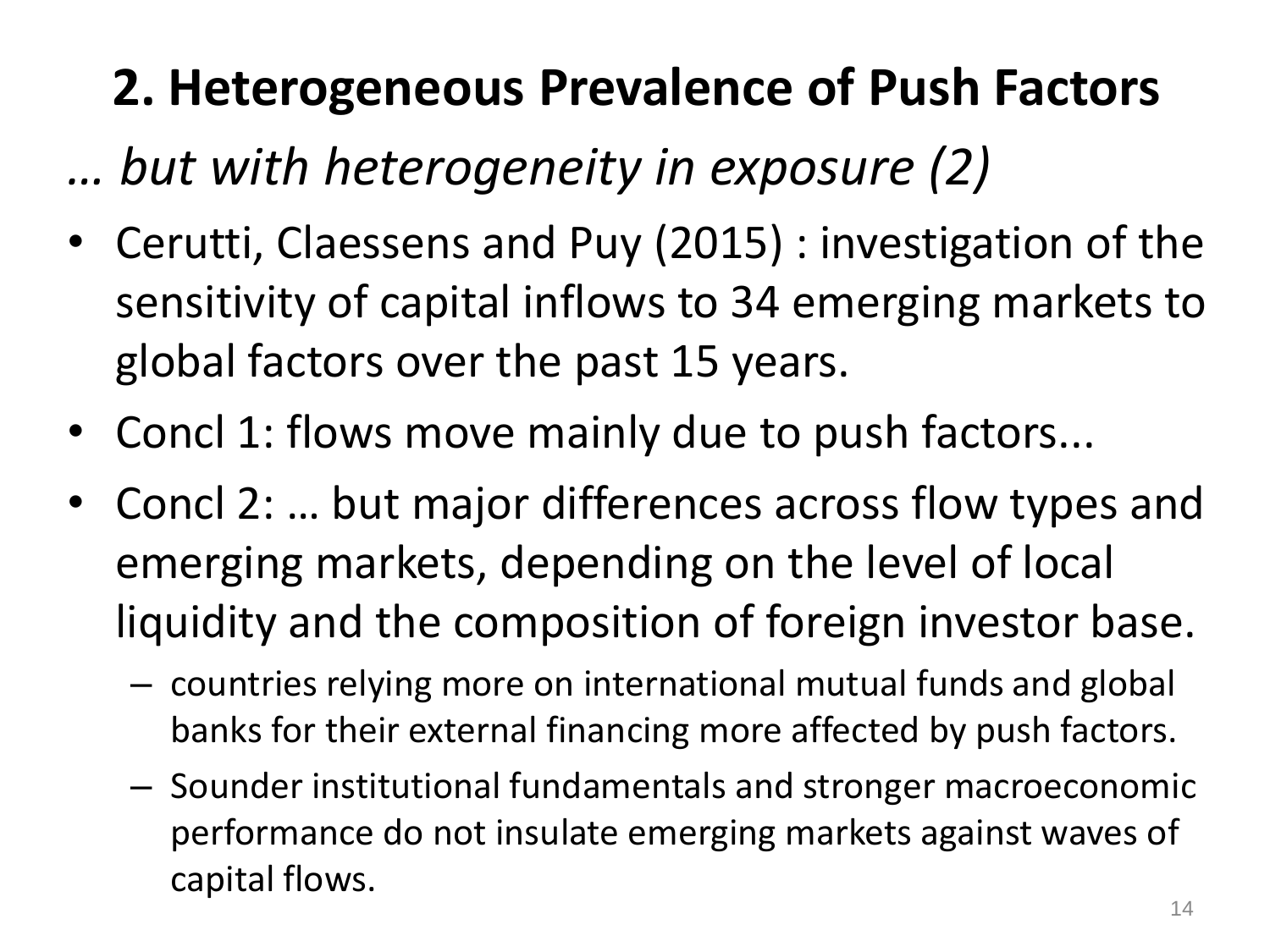# **Figure 3**. Common factor among all and various types of capital flows to emerging markets



*Note: This plots the estimated common emerging market dynamics estimated using the latent factor model. OI= Other investment Source: Cerutti, Claessens and Puy (2015)*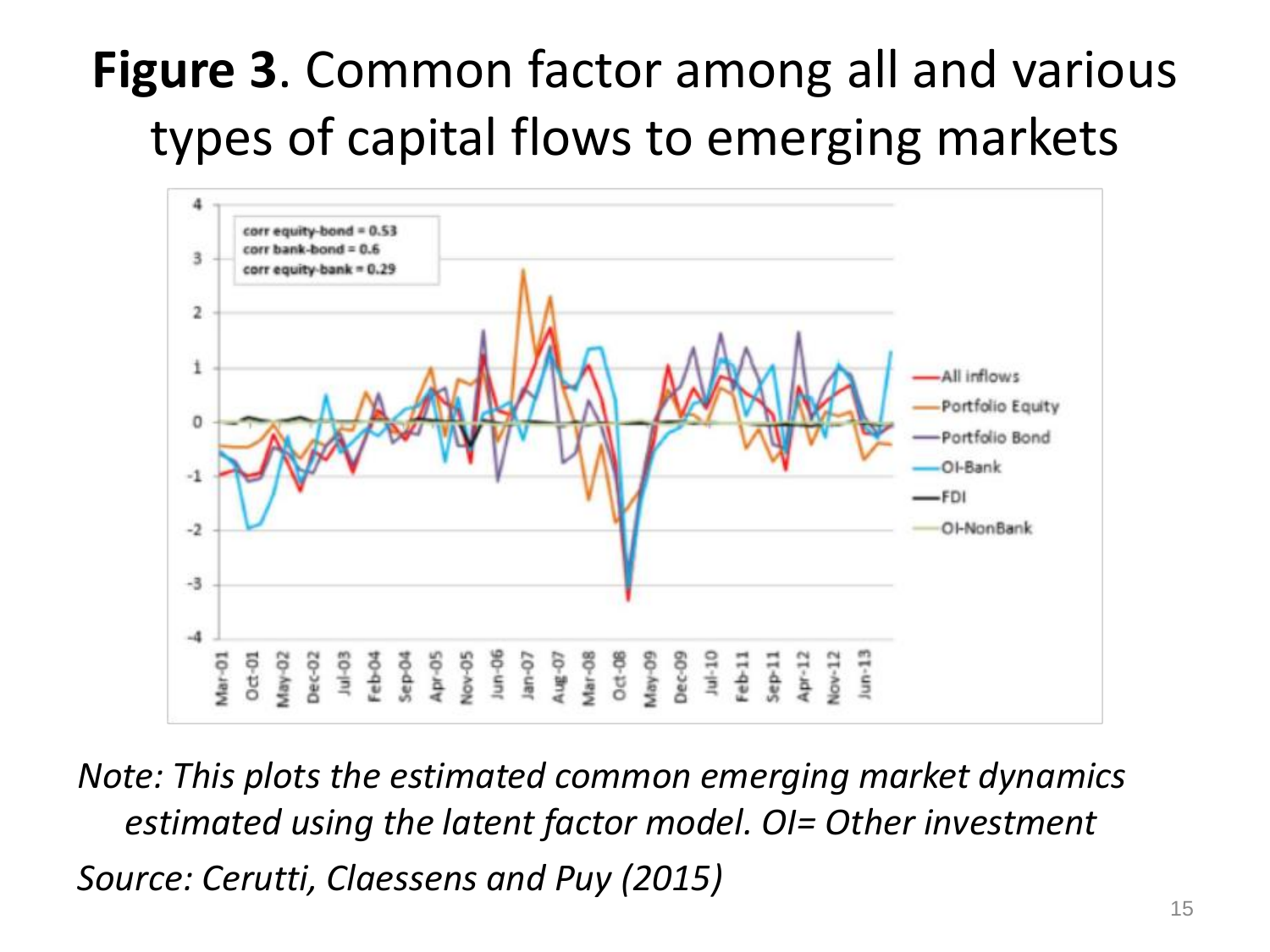# **Figure 4**. Sensitivities of emerging markets to common factor in capital flows, by type



*Note: sensitivities to the common factors for each type of flow, with red, orange, yellow and white indicating high, medium, low and no sensitivity to the common factors respectively. Source: Cerutti, Claessens and Puy (2015)* <sup>16</sup>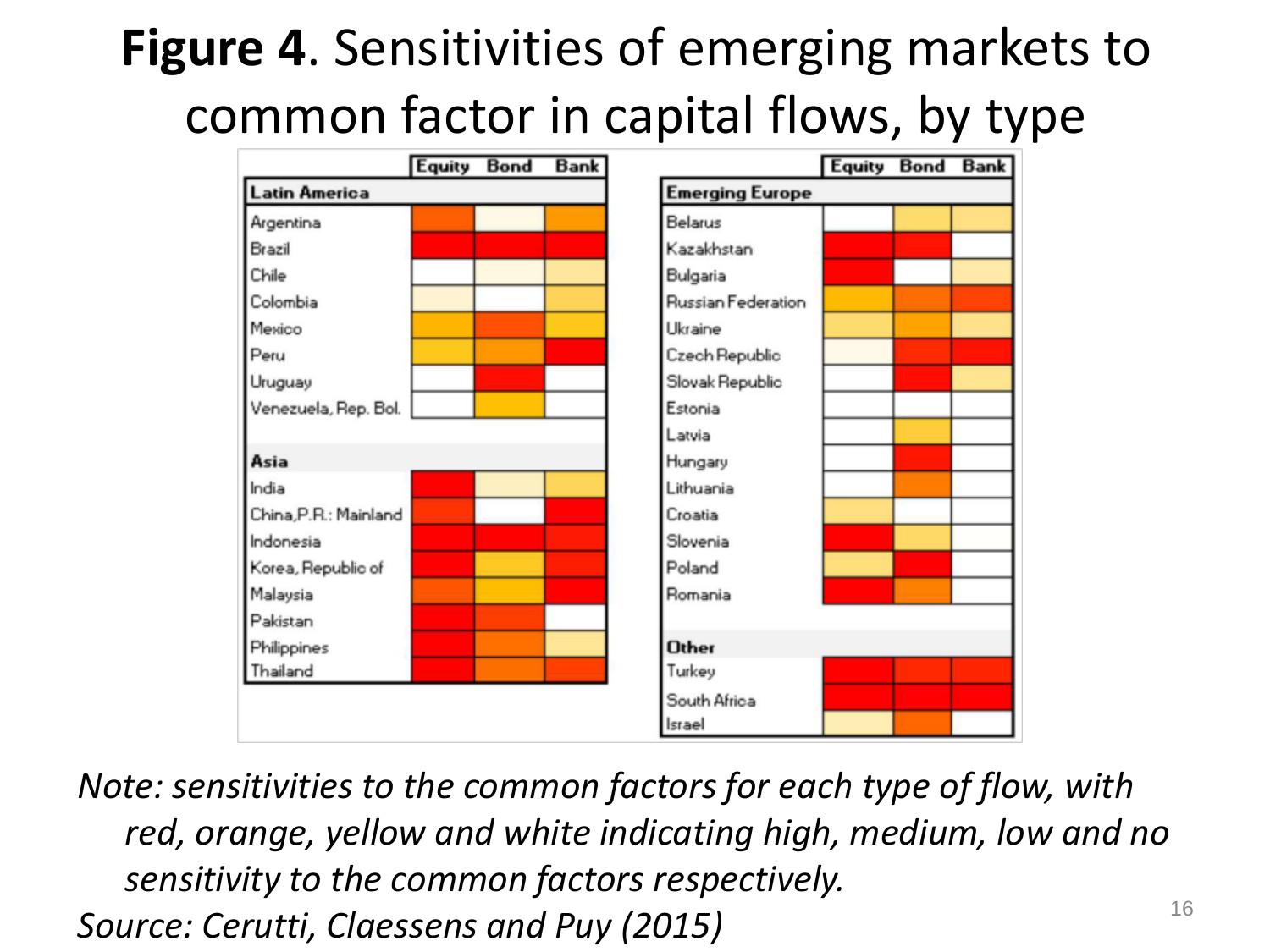*What the recent analyses tell…(1)*

- Hélène Rey (2013, 2015): key objective  $\rightarrow$  insulate (at least partly) from the Global Financial Cycle:
	- usual trilemma of economic policy morphed into a dilemma.
	- monetary policy cannot be independent of the dynamics of financial conditions in the US, whatever the EXR system.
- Combination of macroprudential policies guided by aggressive stress-testing and tougher leverage ratios.
	- countercyclical capital cushions, loan-to-value ratios and debt-to-income ratios;
	- Maybe not that easy for LICs (see section 4)…
- Capital controls also appear as a sensitive measure.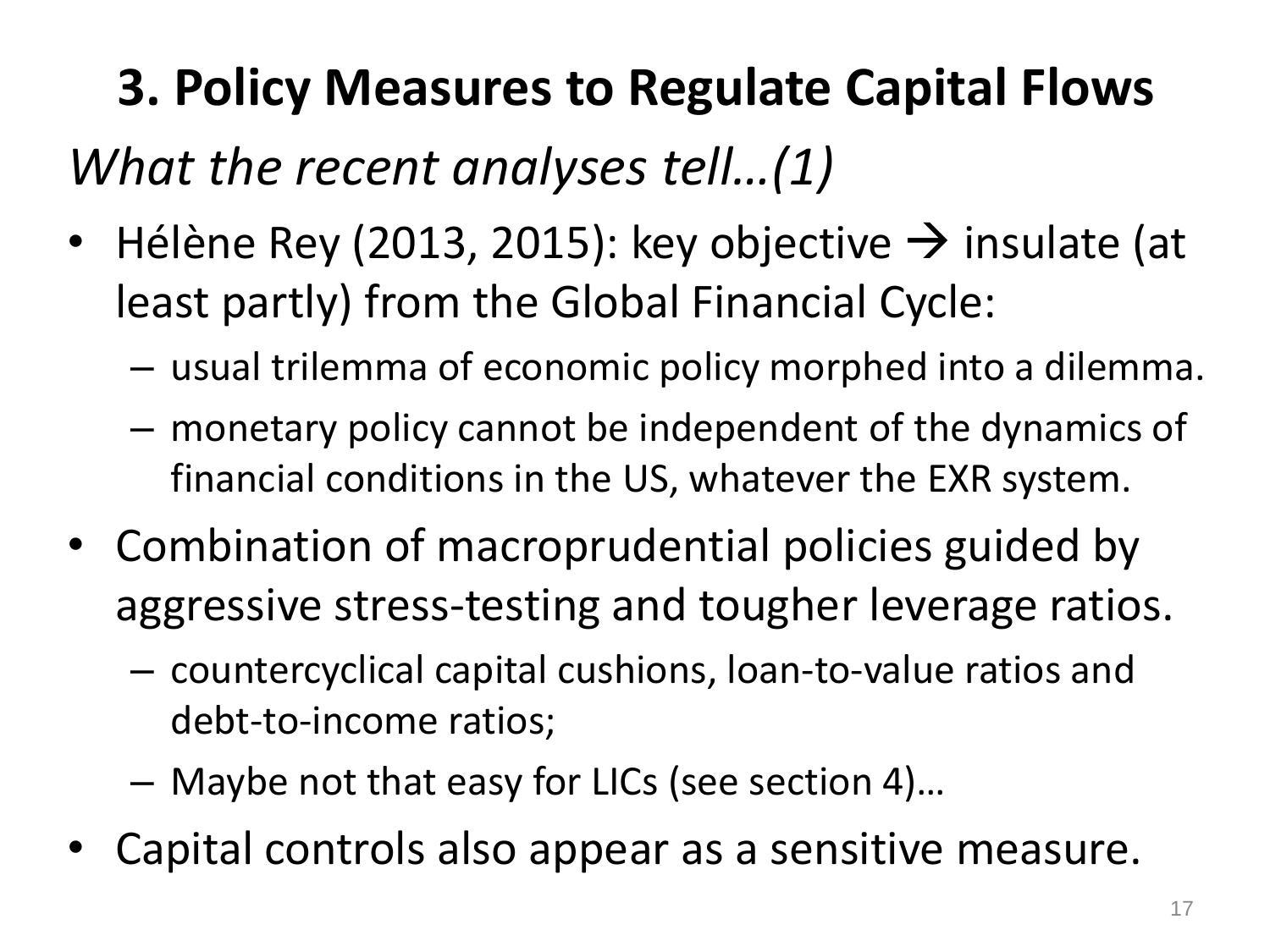#### *What the recent analyses tell…(2)*

- Molteni and Umana Dajud (2016): 44 countries between 1992 and 2015
- a sufficient level of foreign exchange reserves can provide a useful protection against sudden stops, especially for countries where debt denominated in foreign currency (especially USD) is high.
- Macroprudential measures and capital controls are also in order to reduce foreign currency denominated debt of both households and firms.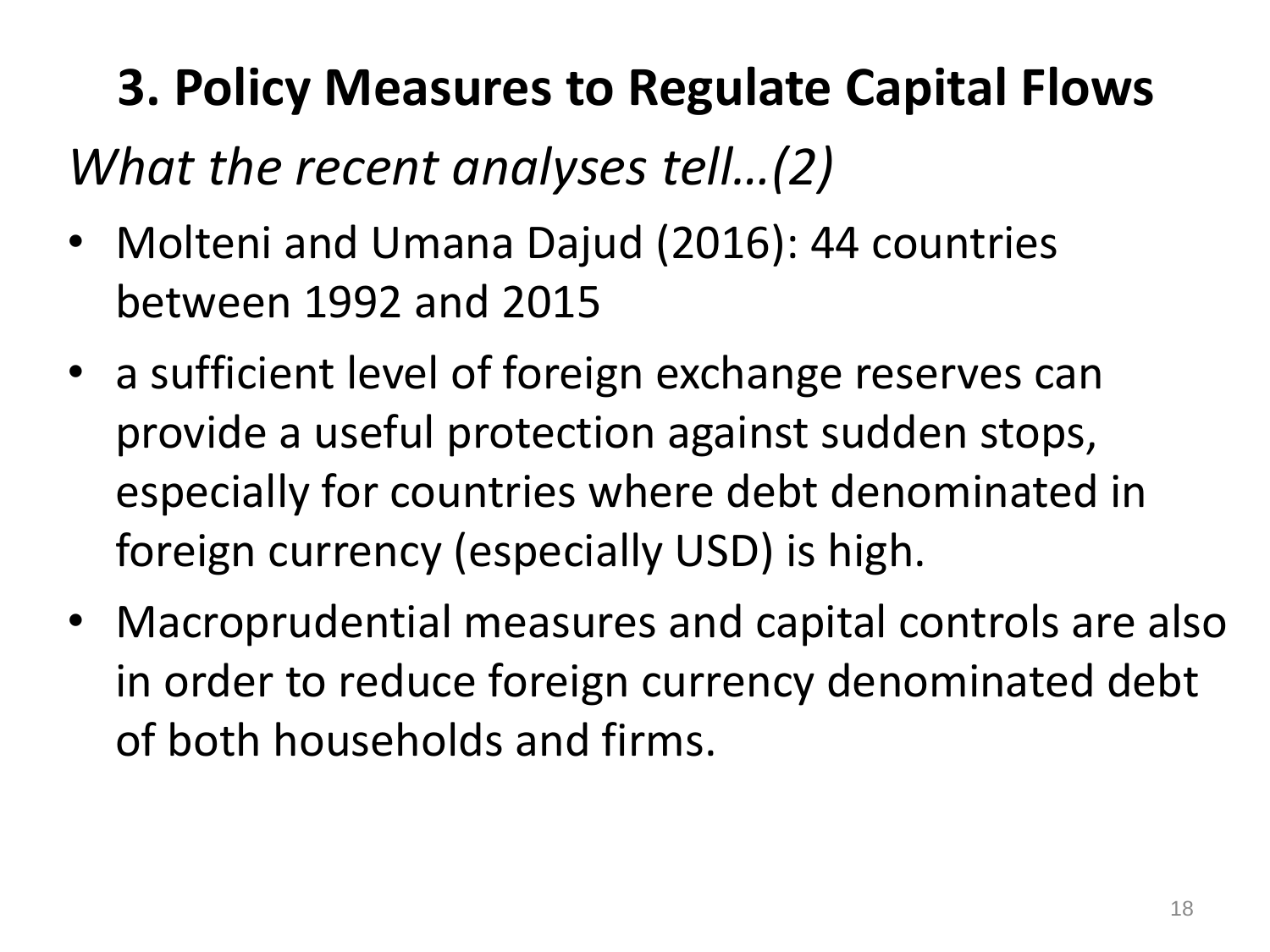*… what the experience of emerging eco teaches (1)*

- Practical policy options implemented in emerging countries (see e. g. Cerutti, Claessens and Puy, 2015, and Molteni and Umana Dajud, 2016).
- Macroprudential measures:
	- limiting the level of foreign currency debt of a country relatively to the size of its banks, through a tax : South Korea, 2001)
	- setting currency-specific reserve ratios in order to dissuade transactions in foreign currencies: Turkey or Peru after 2008
	- collect information about the foreign investor base, and target those (like e.g., mutual funds) who invest on a shortterm basis.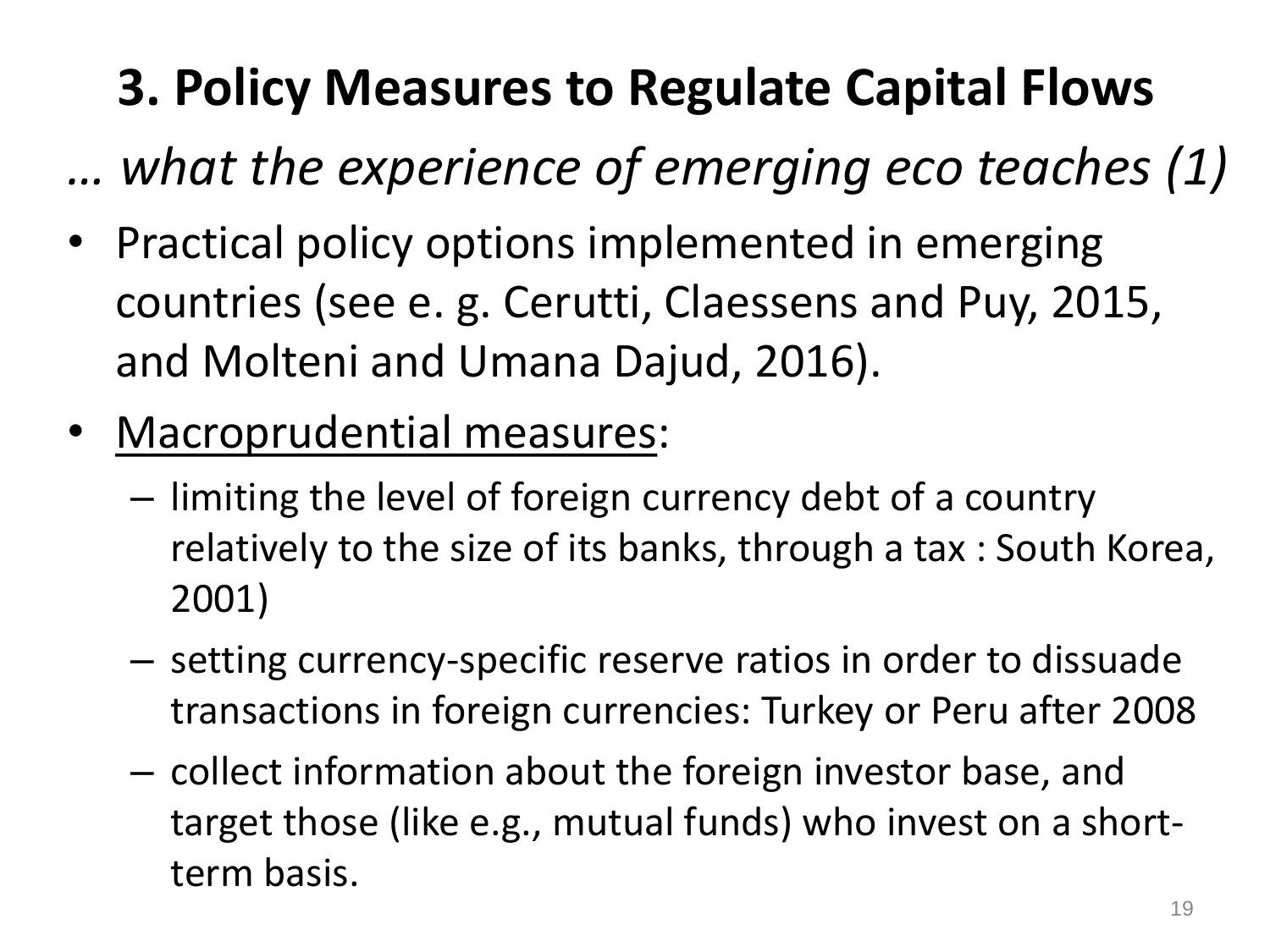*… what the experience of emerging eco teaches (2)*

- Capital controls do reduce significantly the probability of having sudden stops.
- However, the **limitation of inflows** appears more efficient than the one of outflows.
- Discriminating capital controls by type of assets appears as an efficient instrument for reducing the probability of sudden stops, especially for derivatives and asset-backed securities.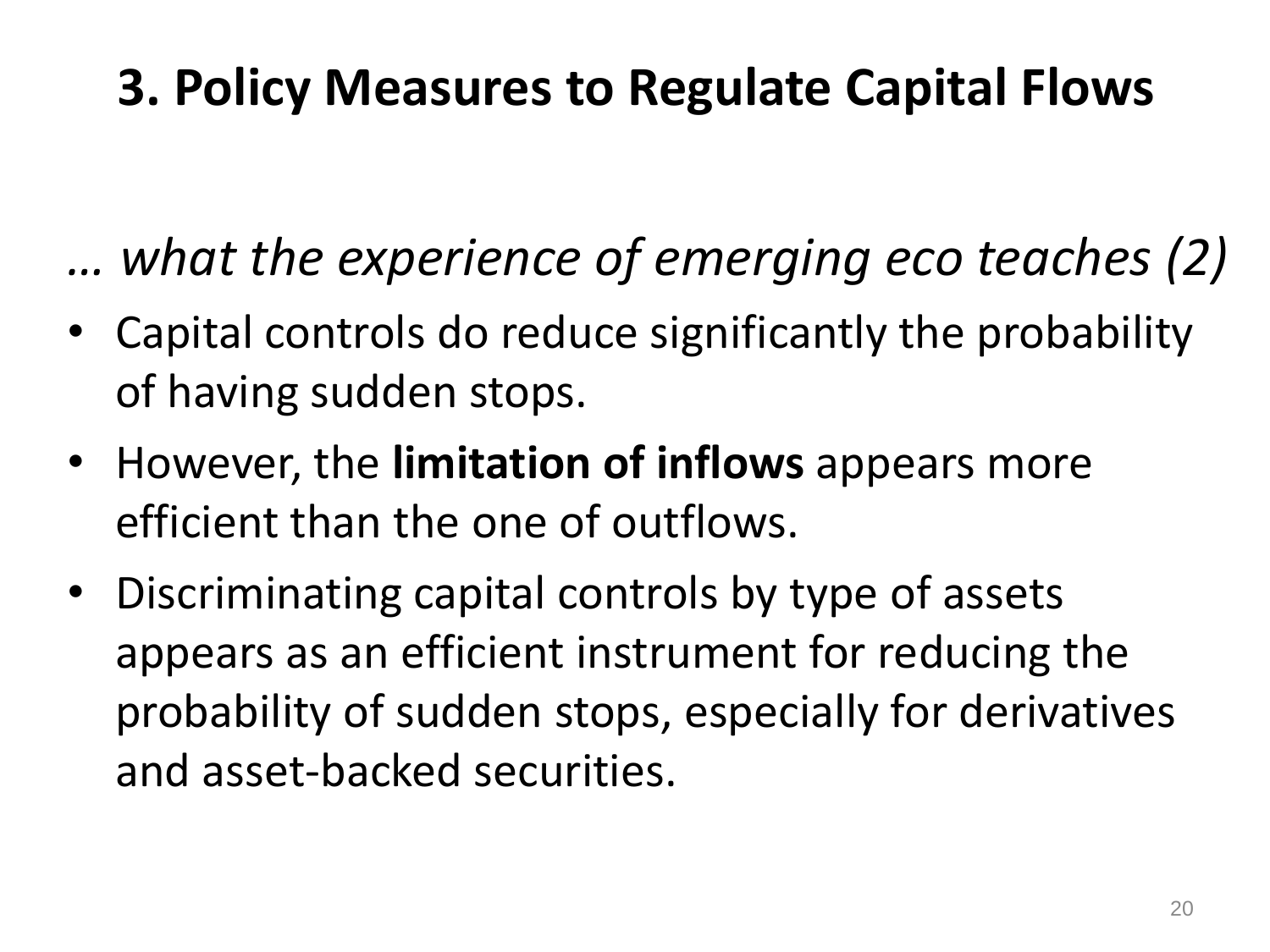## **4. Lessons for Low-Income Countries** *Specific issues with low-income countries (1)*

- Some key features also in order for less developed economies, especially regarding the key driving role of global financial factors….
- ... but LIC have specificities, e.g. a higher sensitivity to commodity prices:
	- Price of commodities positively correlate with the global financial cycle… (see McKinnon, 2013, 2014)
	- … meaning terms of trade should increase for net exporters of commodities (a significant share of LICs) during the upward phase of the cycle, and deteriorate when cycle is downward
- This creates an additional source of vulnerability to Global Financial Cycle for LICs.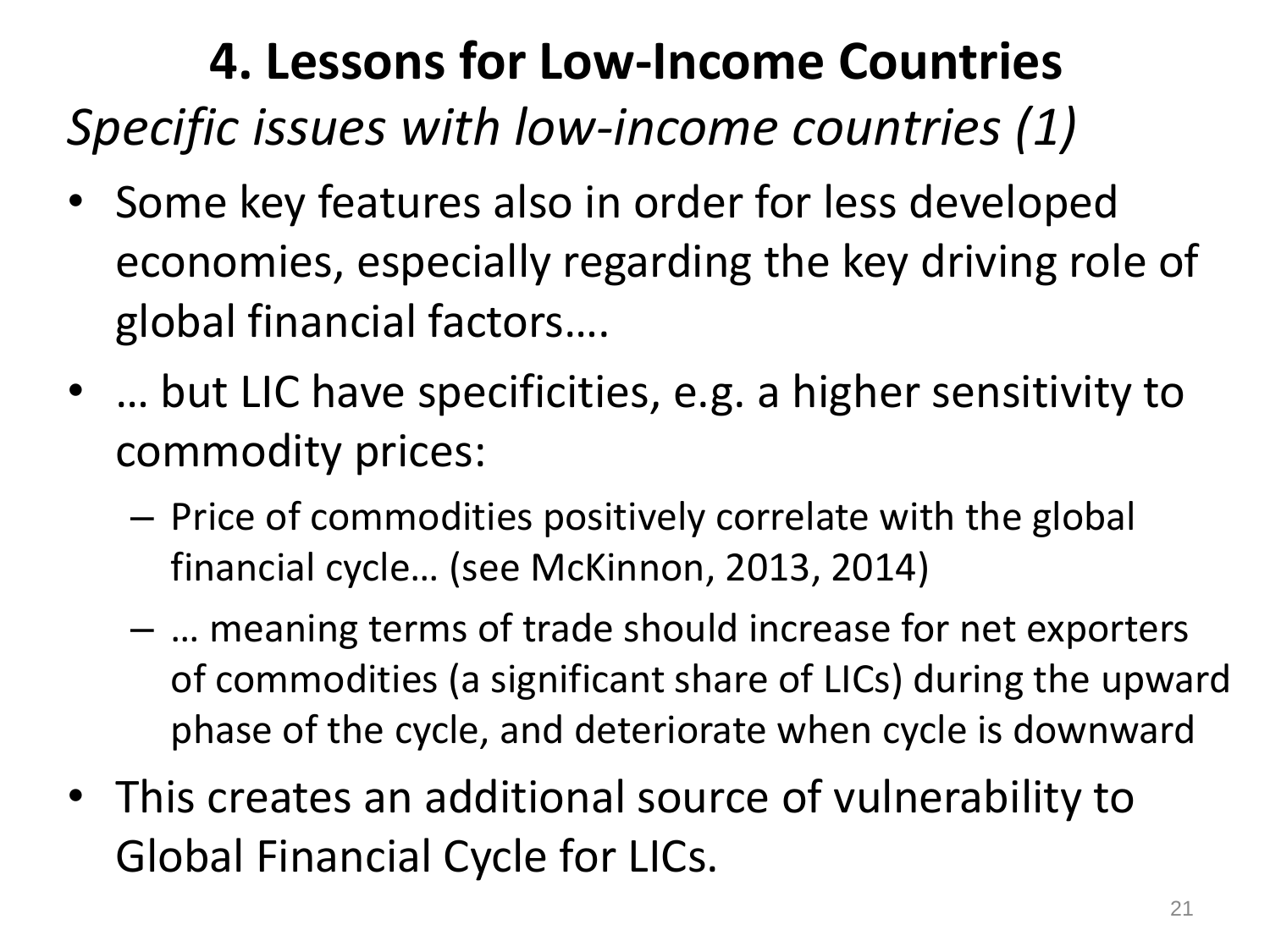### *Specific issues with low-income countries (2)*

- Lane (2015): macroeconomic specificities of LICs reflect into the composition of their financial flows on the risks embedded in their current account balance:
- 1. Domestic stock markets underdeveloped  $\rightarrow$  FDI primary type of international equity funding.
- 2. External debt: official debt plays a key role + official reserves form the main proportion of foreign assets.
- 3. Third, low-income countries also receive substantial official aid inflows.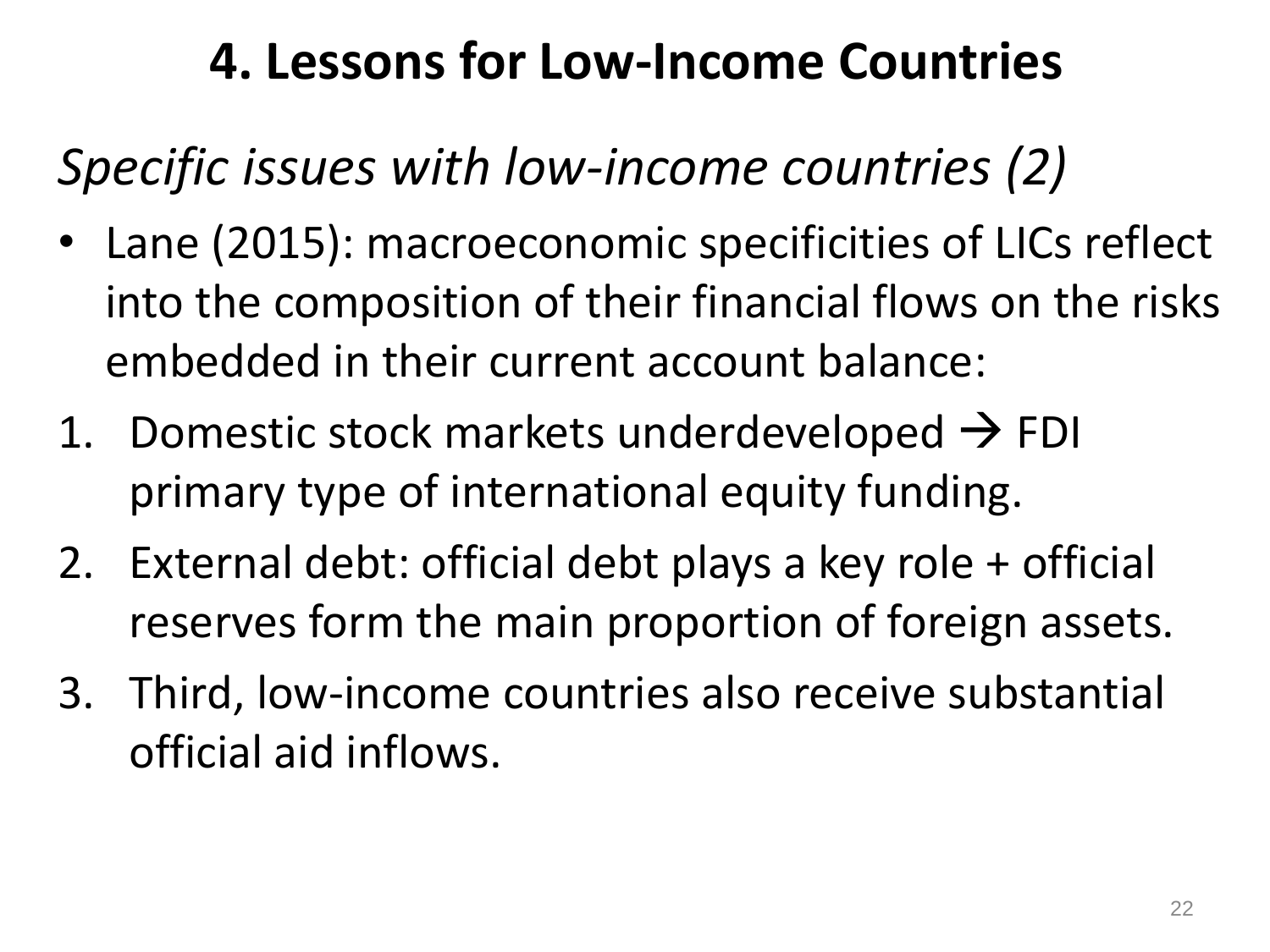#### **Table 1**. External balance sheet of LICs

|                        | 2002  | 2007  | 2009  | 2011  |
|------------------------|-------|-------|-------|-------|
| Foreign assets         | 31.7  | 36.1  | 36.0  | 35.0  |
| Debt assets            | 14.3  | 17.9  | 15.0  | 15.0  |
| FDI assets             | 0.2   | 0.5   | 0.3   | 0.2   |
| Foreign reserves       | 12.9  | 18.0  | 18.6  | 16.0  |
| Foreign liabilities    | 98.7  | 75.0  | 84.3  | 91.9  |
| Debt liabilities       | 73.5  | 35.8  | 50.3  | 42.3  |
| <b>FDI</b> liabilities | 24.4  | 32.4  | 36.8  | 39.5  |
| IFI ratio              | 137.9 | 109.8 | 124.9 | 127.8 |

Data are from the updated version of Lane and Milesi-Ferretti (2007). Median country values are shown in each category. The variables are scaled by GDP. FDI, foreign direct investment. IFI, international financial integration.

*Note: IFI (International Financial Integration) ratio is the sum of foreign assets and foreign liabilities relative to GDP Source: Lane (2015)*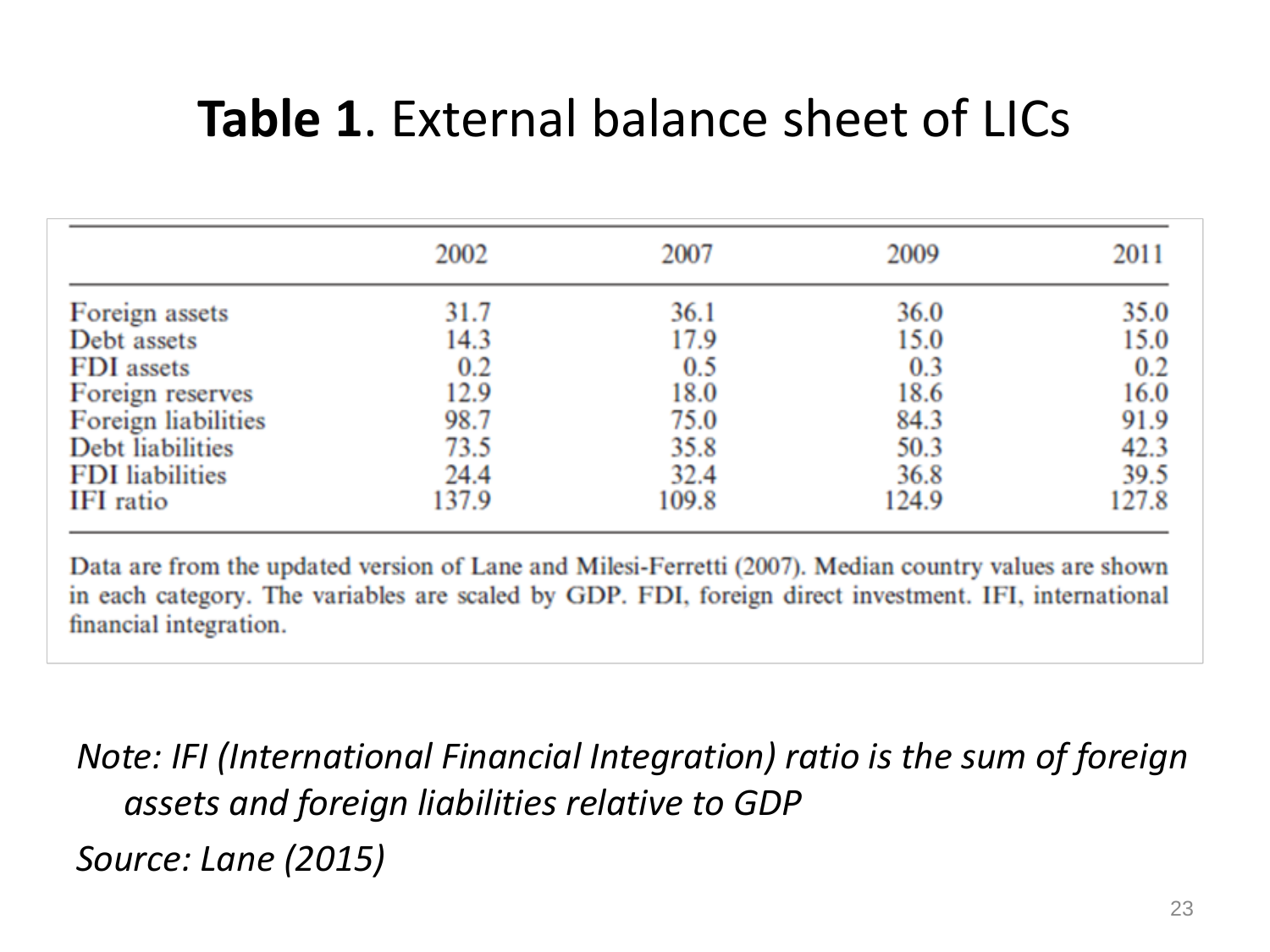## **4. Lessons for Low-Income Countries** *Specific issues with low-income countries (3)*

- What about the impact of terms-of-trade on capital flows (reverse relationship)?
- Lane assumes exogeneity of terms of trade relatively to contemporaneous capital flows…
- Striking to see that the correlation between terms of trade and financial flows varies across time:
	- negative during the 'normal' periods of 2003–2007 and 2010–2012…
	- … but positive during the 2008–2009 crisis period.
- Improvement of terms of trade associated with less financial flows at the top of global financial cycle but increased inflows in a crisis period.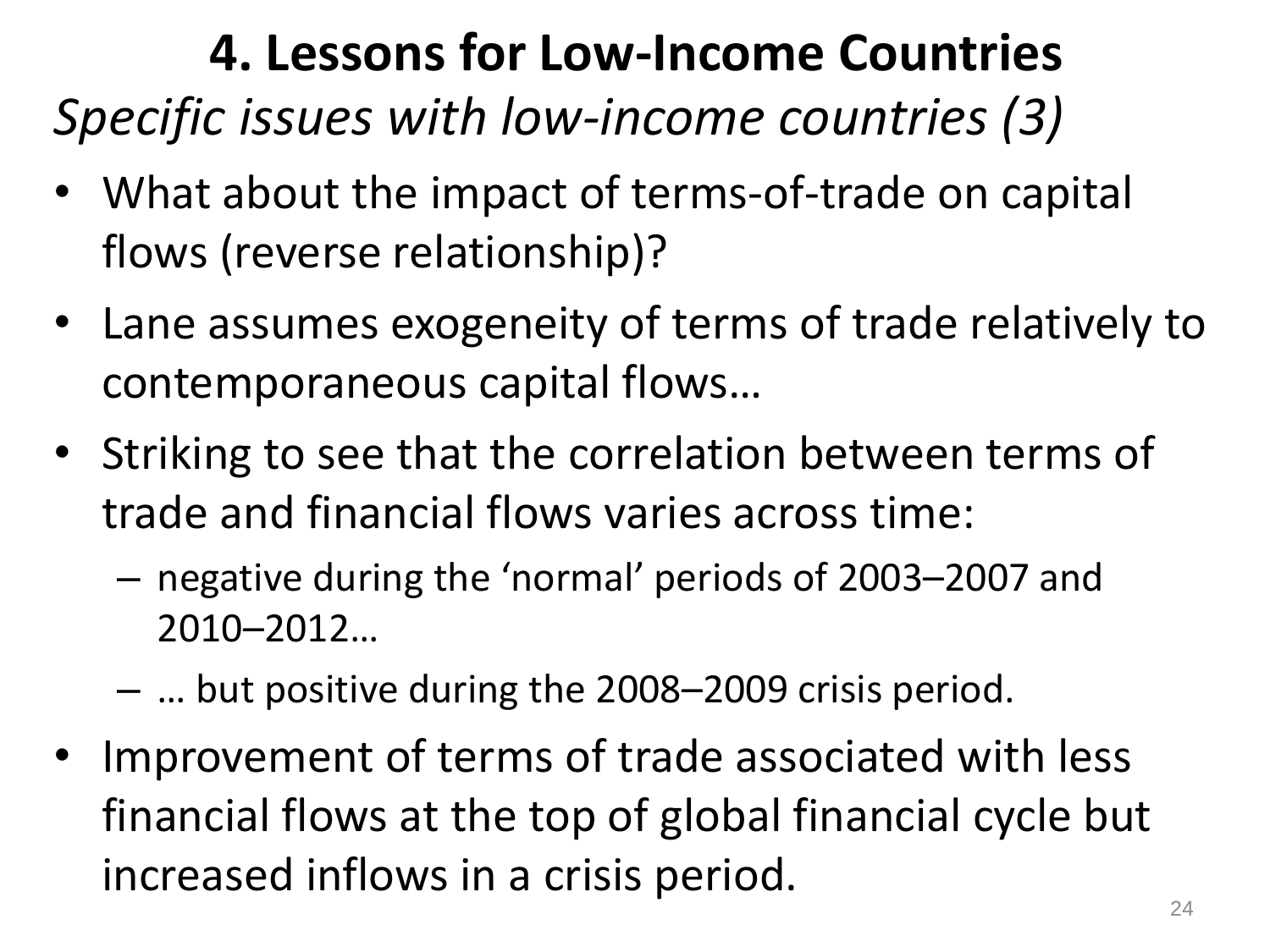*Policy Options in the specific context of LICs (1)*

- Experience of more advanced emerging countries: openness to financial flows to be tightly monitored, otherwise destabilizing consequences and substantial costs in terms of output and welfare.
- Issues likely to be magnified for LIC: small size of the domestic financial system makes it problematic to manage a fully open financial account.
- Other distortions likely to be exacerbated: availability of external funding may tempt short-horizon governments to overborrow or facilitate excessive credit growth by domestic banks (see Lane, 2015).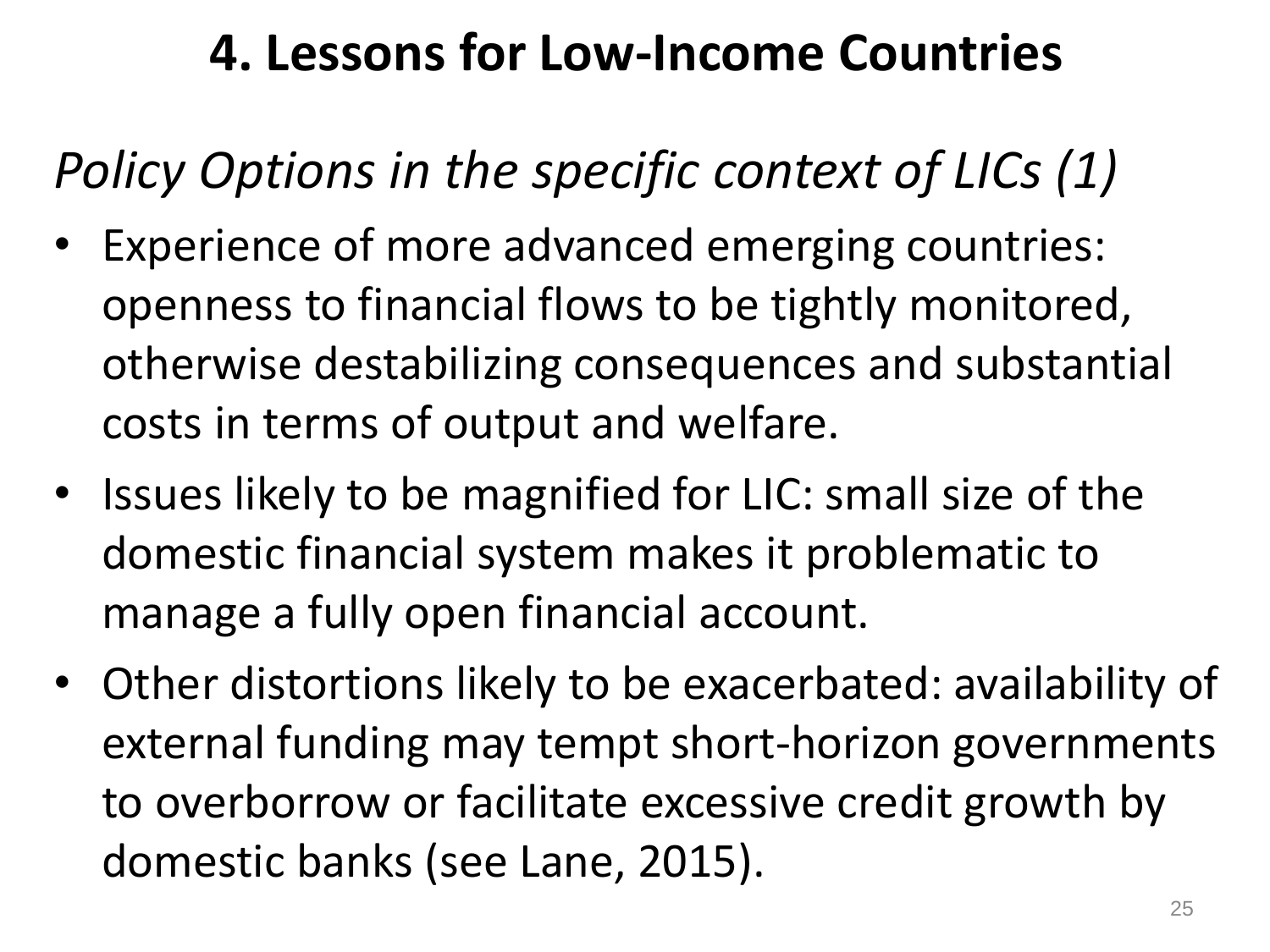*Policy Options in the specific context of LICs (2)*

- Ideally, **macro-prudential policies**, in order to curb excessive leverage (target foreign currency debt)…
- ... However, importance of non-bank capital flows + limited capacity to implement effective macroprudential policies  $\rightarrow$  capital controls (targeting inflows), **permanent** rather than time-varying measures.
- Underdeveloped domestic banking sector /no global banks: partial restoration of trilemma for LICs  $\rightarrow$ **autonomous monetary policy with flexible EXR**, useful in reacting to external financial shocks